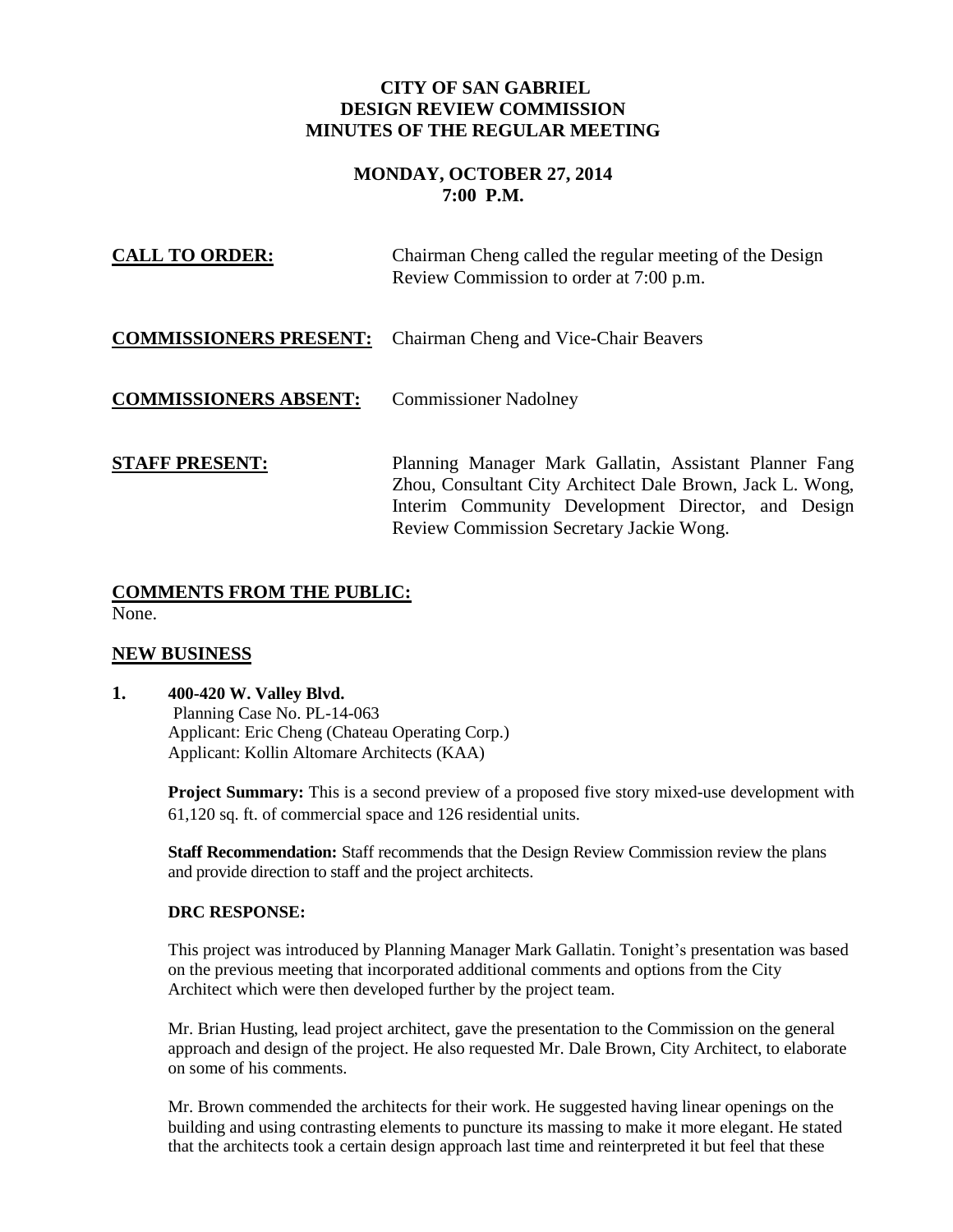elements could still get better. He added that he liked how the balconies come out, the white base that comes across, how the glazing comes down, how the treatment at the top is handled well, and that the strongest part of the project is where the restaurant is. He suggested having landscaping on some of the pieces like on the two towers on each end of the building. He added that the canopy is very light and will be great as an outdoor dining area. He added that the entry does a good job in blending vehicular and pedestrian entry.

Vice-Chair Rhett Beavers thanked the project team for including the Commission and the City Architect's comments into the revised design. He stated that he loves it a whole lot more and found the creation of thresholds attractive with the addition of trellises that come across the towers. This gives a sense of arrival. He suggested breaking up the white band on the bottom so as not to look continuous. He also added that the differentiation in massing was appropriate rather than using objects to achieve it.

Chairman Raymond Cheng stated that the Commission was harsh on the project team at the last meeting but commended them for being open to suggestions and trying different approaches. He stated that the Commission would like to help the team move in the right direction. He added that the building's elevation is very strong and that the residential portion and parking circulation are very clear. They all have reason and meaning, which he really likes. He also stated that there are still some certain refinements that can be done like the window trimmings. He stated that he likes the glass towers and the stair cases and suggested that using the correct lighting in the main entry could create a great statement at night. He stated that the project is going in the right direction and it is approvable with minor refinements to the details.

Planning Manager Gallatin asked Mr. Eric Chen, applicant, if he could share information about their public art program. Mr. Chen stated that the team mainly focused on the concept design first. Mr. Michael Kollin, project architect, stated that they will focus on the public art program and the sign program at a later time.

**DRC ACTION:**  None.

**2. 101-111 W. Valley Blvd.**

 Planning Case No. PL-14-060 Applicant: Tony Cheng (Landwin Corp) Applicant: Kollin Altomare Architects (KAA)

**Project Summary:** This was an update for the proposed construction of a Hyatt Place hotel on Valley Boulevard with 222 rooms, approximately 48,795 sq. ft. of commercial space and 87 residential units.

**Staff Recommendation:** Staff recommends that the Design Review Commission review the plans and provide direction to staff and the project architects.

#### **DRC RESPONSE:**

This preview was introduced by Planning Manager Mark Gallatin.

Mr. Brian Husting, lead project architect, gave the presentation to the Commission on the project's third revision to the approach and design.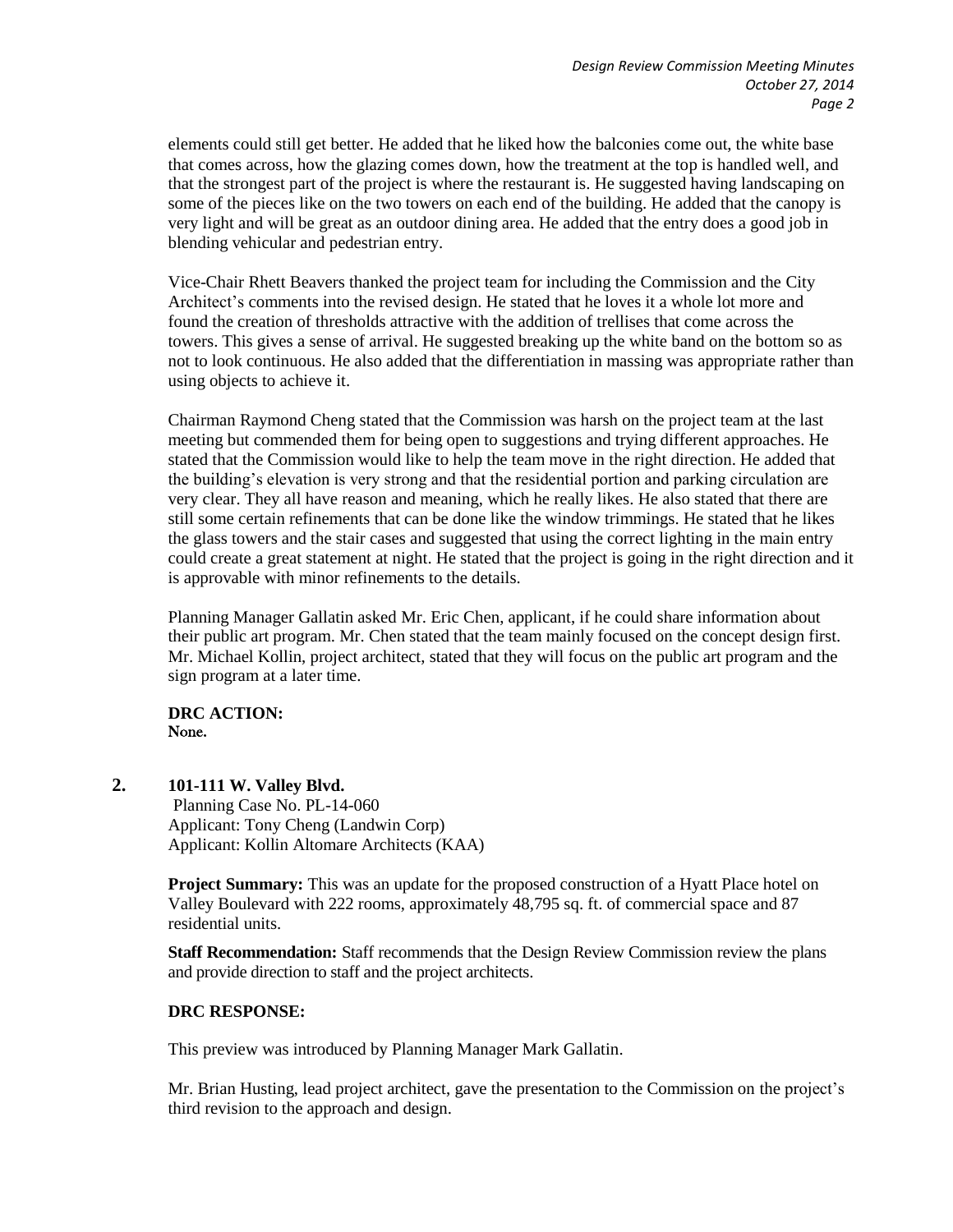Mr. Brown, City Architect, stated that the entrances should be treated in a very light manner to differentiate masses alongside Valley Blvd. He suggested maintaining the base along it and to make sure it is done in the proper way. He suggested making the façade have subtle gradation and making the pilasters have finer patterns instead of larger patterns to break up the massing of the building. Some have deep patterns and have glazing that comes down past the vertical elements. He also suggested that the base does not go continuously.

Chairman Cheng felt that the building is extremely heavy. He stated that he sees more masonry than glass. It is a whole block of heavy masonry even when the building has lighter color. He feared that none of the glazing would stand out. He stated that he has no idea what is behind the building by looking at it from the outside. He stated that he didn't see a clear delineation of function to make a statement and identification. He suggested removing the heavy massing.

The Commissioners asked what type of stone will be used on the building's exterior. Mr. Husting stated a combination of natural stone and concrete like stucco.

Vice-Chair Beavers stated that he liked Mr. Brown's design that breaks the horizontal form and shows how the light comes in at night. Mr. Brown's design also has really a nice rhythm of glass elements without that long horizontal box frame. He felt that the current design is disruptive, jarring, not very elegant, and heavy. He also finds the frame beyond the first floor disconcerting.

The Commissioners and Mr. Brown felt that the building colors do not have to change. They also felt the need to meet again with the applicant and the design team to work on the approach and design as well as guide the project in the right direction. The Commissioners agreed to hold a special meeting on Monday, November 10 to discuss this project further. The project team agreed to make the modifications by that time.

Mr. Husting proceeded to discuss the public art package for the project.

Vice-Chair Beavers suggested using mobile art pieces because they are kinetic. People are fascinated with movement since childbirth and they catch the eyes the most. He suggested bringing in things that people can look at that do things to catch people's attention and interest.

In closing, Chairman Cheng addressed the project team that the Commission wants to make sure they will have an end product that they should be proud of. He recognized there is a deadline but also acknowledged the team has come a long way from last year. He stated that this project is getting very close to where it should be.

**DRC ACTION:**  None.

**APPROVAL OF MINUTES:** None.

**COMMENTS BY STAFF:** None.

**COMMENTS BY COMMISSIONERS:** None.